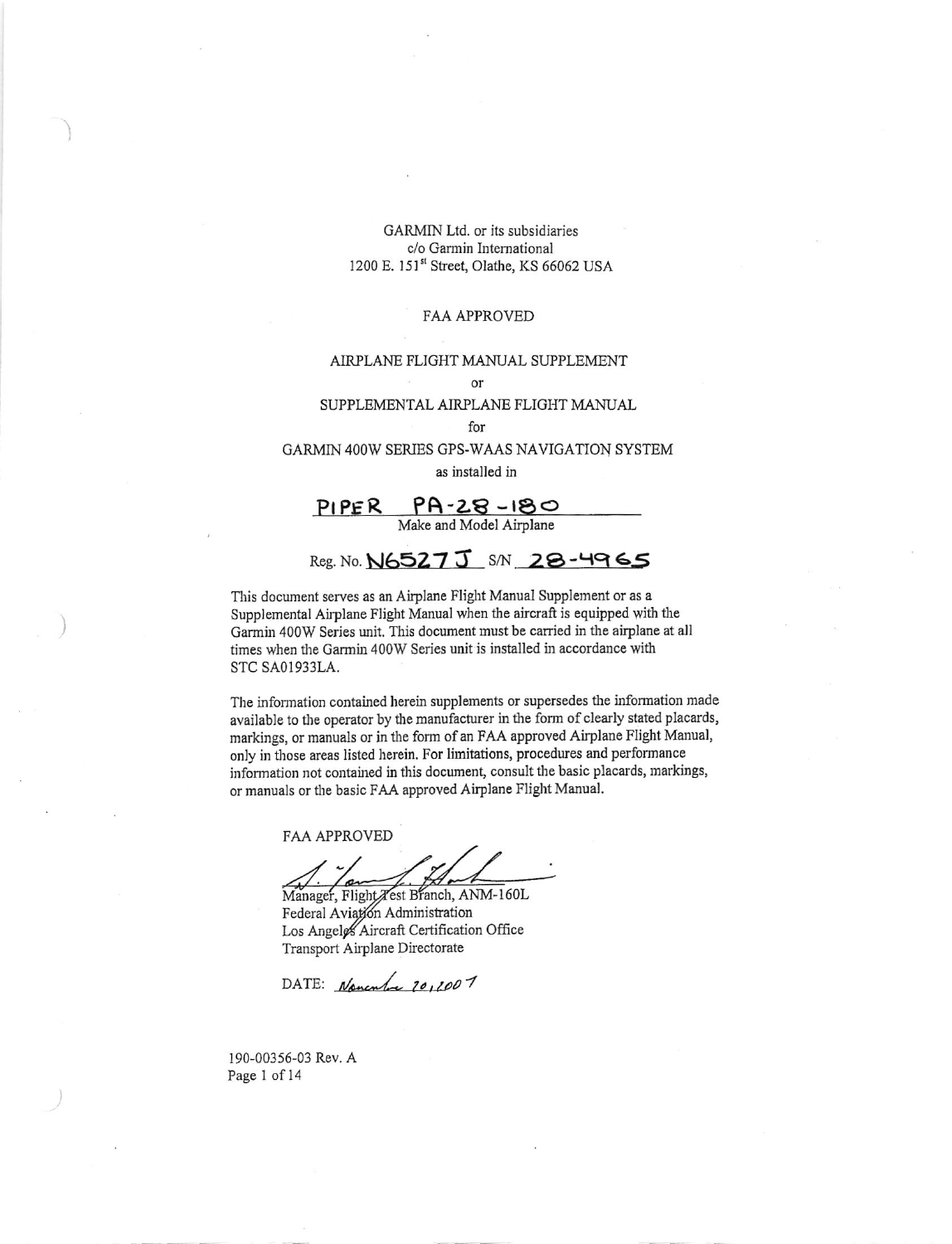## AIRPLANE FLIGHT MANUAL SUPPLEMENT or SUPPLEMENTAL AIRPLANE FLIGHT MANUAL for a Garmin 400W Series Navigation System

| No. | Date | Description            | FAA Approved                                                                                                |
|-----|------|------------------------|-------------------------------------------------------------------------------------------------------------|
| All |      | Complete<br>Supplement | Mgr. Flt. Vest Br., ANM-160L<br>FAA, Los Angeles ACO<br>Transport Airplane Directorate<br>Date NOV 20, 2007 |
|     |      | Page                   | LOG OF REVISIONS                                                                                            |

190-00356-03 Rev. A Page 2 of 14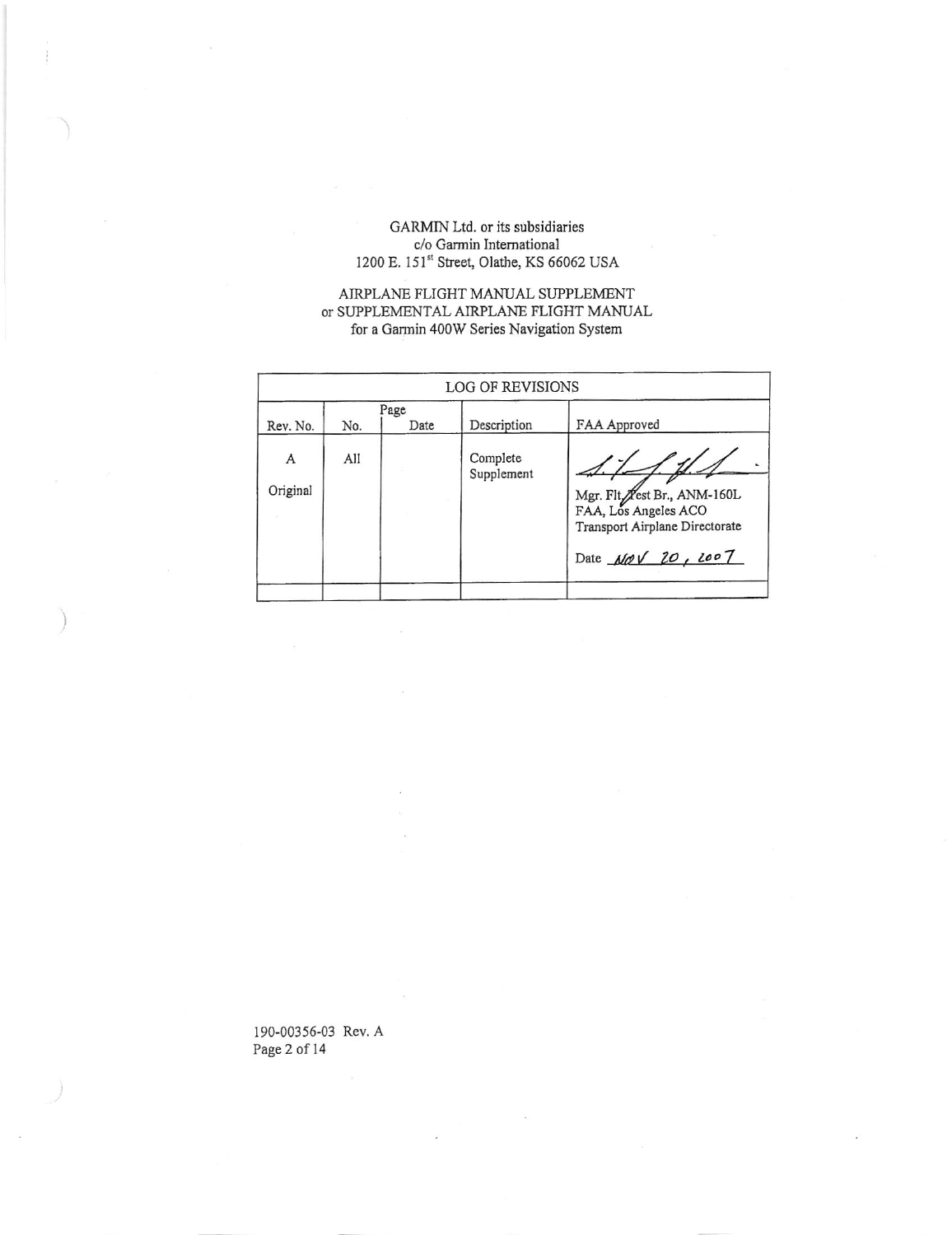### AIRPLANE FLIGHT MANUAL SUPPLEMENT OT SUPPLEMENTAL AIRPLANE FLIGHT MANUAL for a Garmin 400W Series Navigation System

# Table of Contents

|                              | <b>SECTION</b>                                                                    |  | PAGE        |
|------------------------------|-----------------------------------------------------------------------------------|--|-------------|
|                              | Section 1. GENERAL<br>Garmin 400W Series GPS/WAAS Nav Com<br>1.1<br>1.2 Operation |  | 4<br>4<br>5 |
|                              | Class II Oceanic, Remote, and other Operations:<br>1.3                            |  | 5           |
|                              | Section 2. LIMITATIONS                                                            |  | 6           |
|                              | Pilot's Guide<br>2.1                                                              |  | 6           |
|                              | System Software:<br>2.2                                                           |  | 6           |
|                              | Navigation Database<br>2.3                                                        |  | 7           |
|                              | Terrain Database<br>2.4                                                           |  | 7           |
|                              | 2.5<br>Navigation                                                                 |  | 8           |
|                              | 2.6<br>Approaches                                                                 |  | 8           |
|                              | 2.7<br><b>Autopilot Coupling</b>                                                  |  | 9           |
|                              | Terrain Display<br>2.8                                                            |  | 9           |
|                              | Weather Display<br>2.9                                                            |  | 9           |
|                              | 2.10 Traffic Display                                                              |  | 10          |
|                              | Section 3. EMERGENCY PROCEDURES                                                   |  | 11          |
|                              | <b>Emergency Procedures</b><br>3.1                                                |  | 11          |
|                              | 3.2 Abnormal Procedures                                                           |  | 11          |
| Section 4. NORMAL PROCEDURES |                                                                                   |  | 12          |
|                              | Approaches with Vertical Guidance<br>4.1                                          |  | 12          |
|                              | Autopilot Operation<br>4.2                                                        |  | 13          |
|                              | Coupling the Autopilot during approaches<br>4.3                                   |  | 13          |
|                              | WFDE Prediction Program<br>4.4                                                    |  | 14<br>14    |
|                              | Section 5. PERFORMANCE                                                            |  |             |
|                              | Section 6. WEIGHT AND BALANCE                                                     |  |             |
|                              | Section 7. SYSTEM DESCRIPTIONS                                                    |  | 14          |

190-00356-03 Rev. A Page 3 of 14

### FAA APPROVED

# DATE: November 20, 2007